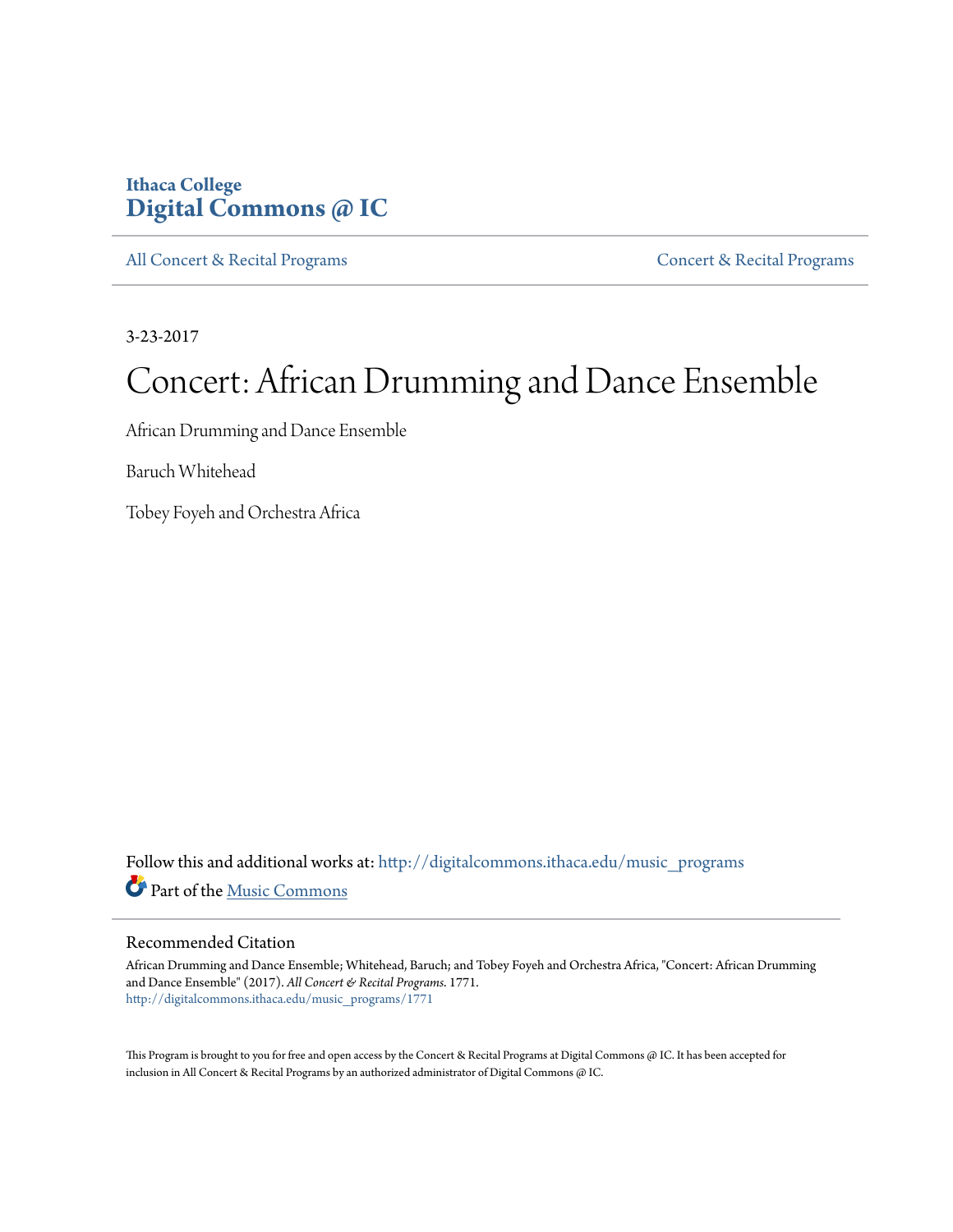## African Drumming and Dance Ensemble Baruch J. Whitehead, Director

With the Worlds of Music Class and Special Guest Artist, Toby Foyeh and Orchestra Africa



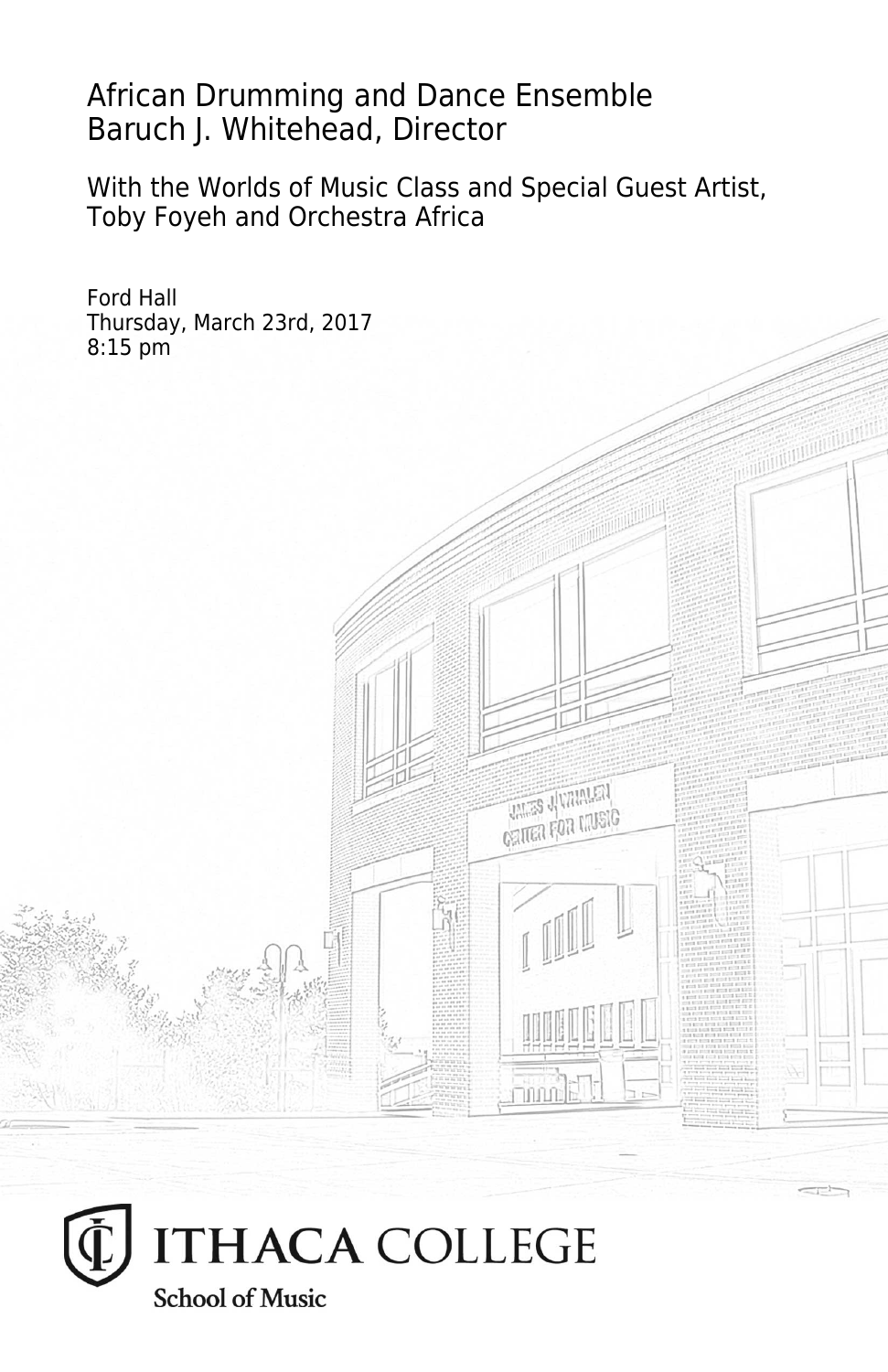# **Program**

### Tobey Foyeh and Orchestra Africa

| Bo Bo Bo<br>Nagla<br>Sinta | <b>Worlds of Music Class</b><br>African Drumming and Dance<br><b>Worlds of Music Class</b> | Ewe<br>Dagomba<br>Guinea Bissau |
|----------------------------|--------------------------------------------------------------------------------------------|---------------------------------|
| Ashanti Royal Court Dance  | African Drumming and Dance                                                                 | Ashanti                         |
|                            | Tobey Foyeh and Orchestra Africa                                                           |                                 |
| Pacha<br>Gota              | African Drumming and Dance Ensemble<br>African Drumming and Dance Ensemble                 | Ga<br>Ewe                       |
|                            | Toby Foyeh and Orchestra Africa                                                            |                                 |

| Kpanlogo                                                      | Ga |
|---------------------------------------------------------------|----|
| Worlds of Music Class and African Drumming and Dance Ensemble |    |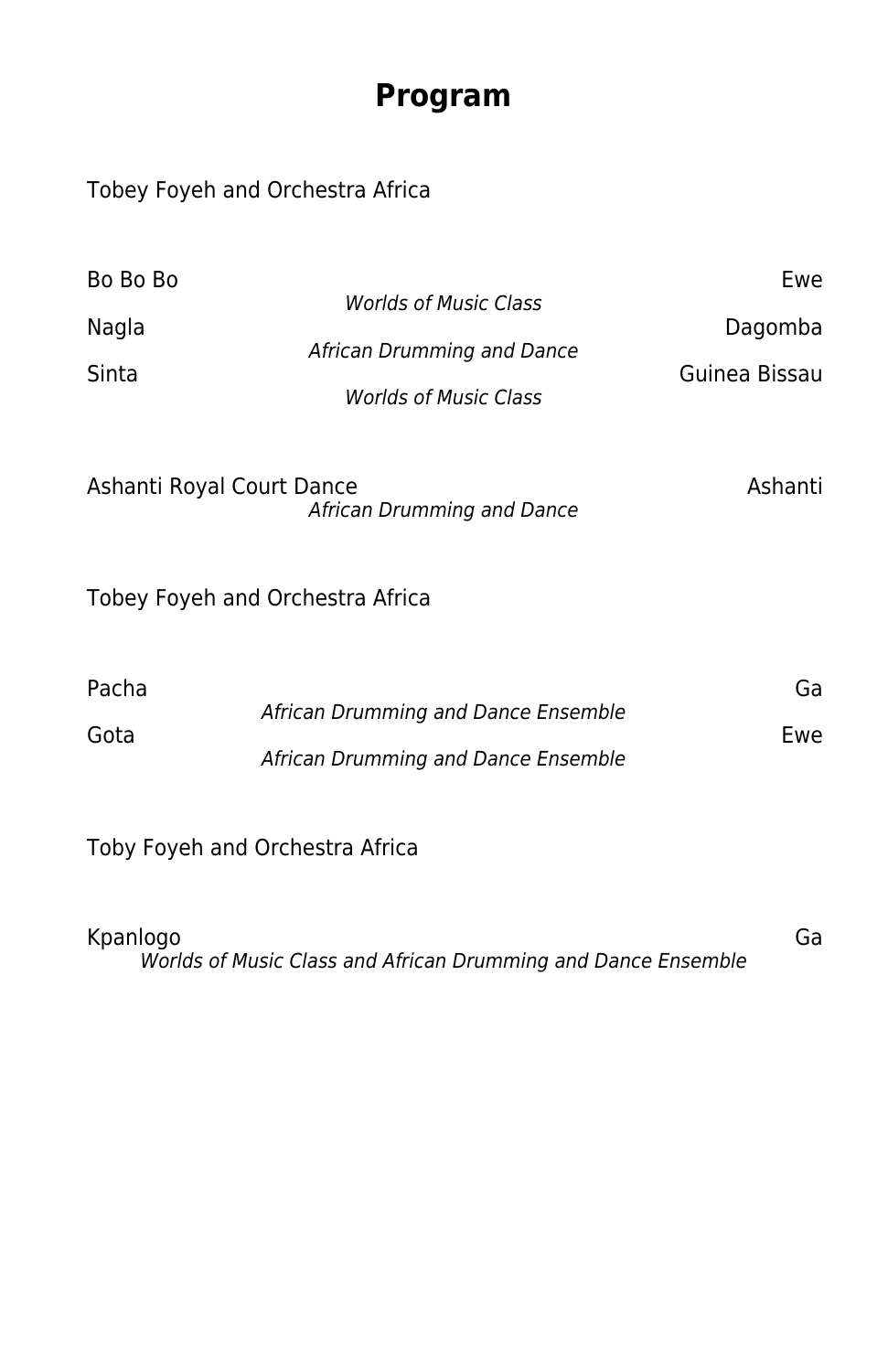# **Biographies Toby Foyeh and Orchestra Africa**

The band Toby Foyeh & Orchestra Africa has performed in USA, Canada, Europe, Japan the Caribbean at many international Jazz and City Festivals, Universities and Performing Arts Centers.

 They play a unique blend of West African Yoruba music with western styles, including Jazz, Pop, fused with Afrobeat, Highlife and other traditional styles.

The band has performed at Fuji Rock Festival, Nigaata, Japan, more than 17 International Jazz Festivals including, Malta Jazz Festival, EU, Toronto Jazz Festival (thrice), Montreal Jazz Festival, Vancouver Jazz Festival, Calgary Jazz Festival, Medicine Hat Jazz Festival, Detroit Jazz Festival, Syracuse Jazz Festival, Washington DC Jazz Festival, Bahamas Jazz Festival, Jamaica Ocho Rios Jazz Festival, Grenada Jazz Festival, Curacao Jazz Festival, City Stages Birmingham , Al, Jubilee Cityfest Montgomery, Al, Pensacola, Fl Springfest, Kipona Festival, Harrisburg PA, Decatur Celebration, Decatur Il, Waterfront Festival, Rockford IL, Albany Riverfest, Albany NY, African World Festival Detroit (thrice) Moja Festival, Grassroots Festival, Trumansburg NY, Sound Sessions, Providence RI, Gullah Festival Beaufort (twice) Notting Hill Carnival UK etc etc

They have performed at over 120 Universities in the US, including Universities of Oregon, Ohio, Maine, Vermont, Indiana, Notre Dame, West Virginia, East Kentucky, South Carolina (twice), Clemson (twice) Massachusetts (Amherst (twice) & Dartmouth) North Texas, East Carolina, Coastal Carolina University, Montana State, Iowa State, Savannah State (twice), South Carolina State (twice), Norfolk State University, Hampton University, Roanoke College, SUNY Farmingdale, SUNY Orange (twice) Texas Tech, Tennessee Tech, Middle Tennessee State University, Austin Peay State Univ. Rochester Institute of Tech NY, Berea College KY, University of the South TN (twice) etc etc and in the UK, University of London, East Anglia, Bristol, Reading, Mene College and Brighton Polytechnic, Bristol Polytechnic, etc

Performing Arts Centers events include Kennedy Center, Washington DC, Cerritos Center, Cerritos CA, Helen Hayes Performing Arts Center, NYACK NY, Kupferberg Center, Queens NY, Tucker Theater Mufreesboro, TN Norwich Arts Center, Norwich, UK. etc.

The group is very visual on stage and do an intense performance that incorporates modern african dance to enhance the music with colorful costumes, call and response singing supported by great melodic instruments, guitars, flutes keyboards and percussion featuring the Gangan (Yoruba talking Drum).